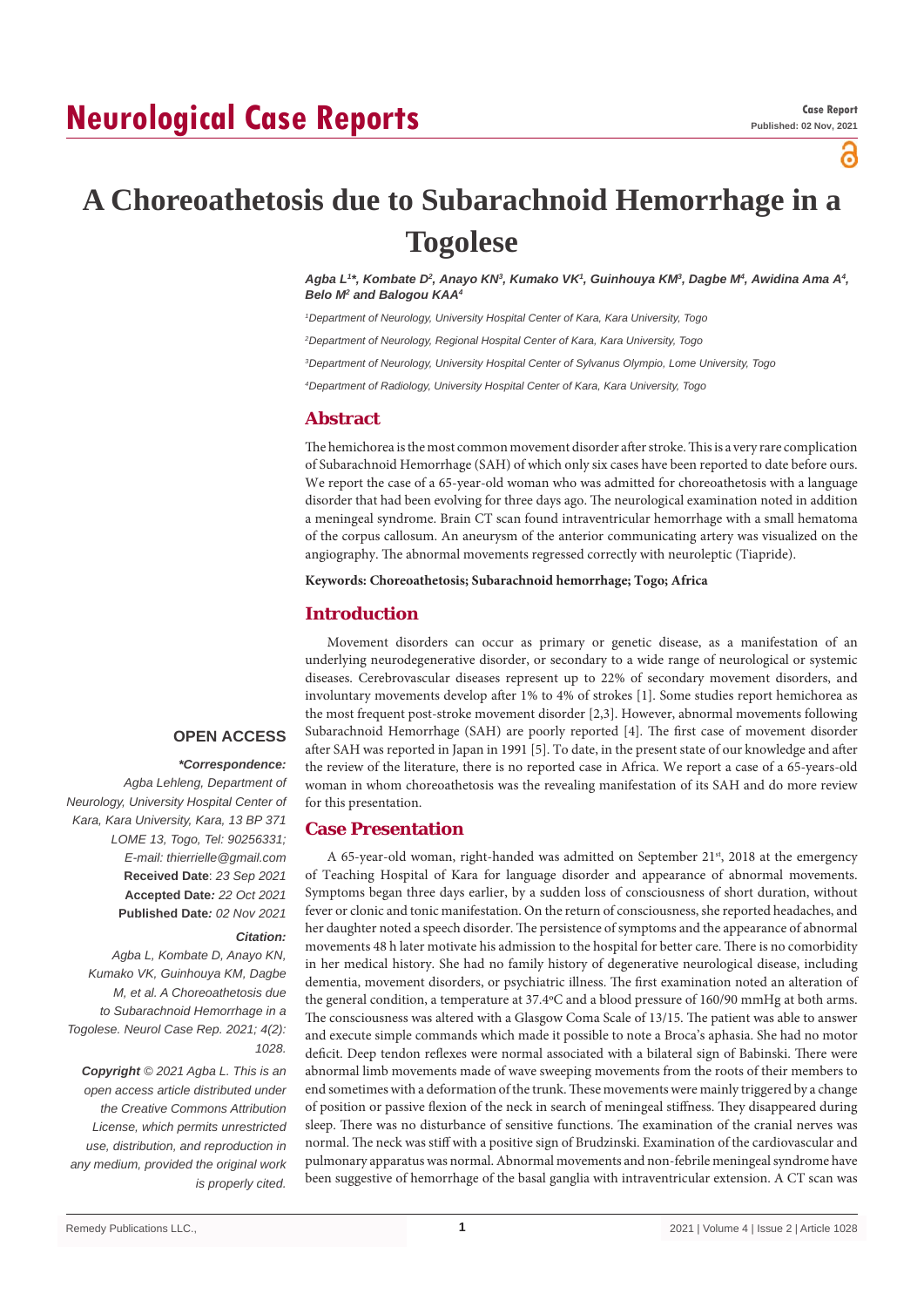

**Figure 1:** Non-contrast CT showed a small interhemispheric hematoma of corpus callosum (1) with ventricular extension (2) and subarachnoid hemorrhage (3).

performed and revealed a small interhemispheric hematoma located in the corpus callosum associated with intraventricular hemorrhage (Figure 1). This CT scan was supplemented by a cerebral angiography scan that revealed aneurysm of the anterior communicating artery (Figure 2). A complete blood count, biological functions of the liver and kidney were normal. Serological tests for HIV and hepatitis B and C were negative as well as syphilis serology. There was no hemostasis disorder. The electrocardiogram was also normal. Conventional treatment of meningeal hemorrhage was done and included resuscitation measures, administration of analgesic, an inhibitor of angiotensin converting enzyme, and the prevention of vasospasm with Nimodipine 60 mg every 6 h by nasogastric tube. Tiapride 100 mg/12 h is used for abnormal movements. Oral medications were administered by the nasogastric tube. Consciousness improved on day 4 and choreoathetoid movements regressed on day 5. Tremors completely regressed at end of 13 days and the patient was released October 17<sup>th</sup>, 2018.

### **Discussion**

Stroke related movement disorders are uncommon (3.6%) and are very rare in SAH cases. Chorea, tremor, dystonia, Parkinsonism, and myoclonus have all been associated with cerebral infarcts and hemorrhaging [6]. Movement disorders, which represent part of the clinical spectrum at the acute stage of stroke, may also be of late onset [4]. In our patient, the abnormal movements appeared at the acute stage, 48 h after the onset of symptoms. This mode of onset of abnormal movements in the acute phase of SAH was reported in Japan by Sakai in 1991 and Morigaki in 2008. They respectively found 8 and 2 days as the delay of onset of abnormal movements after the beginning of symptoms [5,7]. Chorea is characterized by involuntary, abrupt movements, literally exploding, brief, rapid, and unpredictable and of variable amplitude [8]. Athetosis is characterized by slow, sinuous, continuous, repetitive, irregular movements, which are often increased by the activation of another part of the body, stress or sensory stimuli, disappearing during sleep. Athetosis can be very slow approaching dystonia or sometimes faster bringing it closer to chorea. With the latter, it forms a continuum with, at one end, the slowest movements representing athetosis and, at the other end, the fastest



**Figure 2:** Angiography CT showed an aneurysm of the anterior communicating artery.

movements representing chorea; intermediate movements being defined as choreoathetosis [8]. The abnormal movement presented by our patient corresponded to a choreoathetosis. According to the literature review, abnormal motions after a SAH predominate in women [4] just as the case we report. Indeed, Pereira in 2011 claimed that by analyzing the literature data on movement disorders after a SAH, he observed a total of six patients (including his reported case). Of these six patients, five were female and one was male, with a mean age of 58.6 years (SD21.6, ranging from 17 to 74 years). Chorea or choreoathetosis was observed in three of these cases (50%); tremor was observed in the other three cases. One patient in the tremor group exhibited associated dystonia [4]. In 2013, Diaz-Marotoalso reinforced this assertion by saying that only 3 cases of choreoathetosis associated with SAH have been reported in the literature [9]. The case of Pereira was very atypical because he is the youngest patient ever described and was the only male to present with SAH-related involuntary movement [4]. The most common involuntary abnormal movement after a stroke is chorea. It occurs in the form of hemichorea and is usually associated with contralateral lesions involving the basal ganglia, the internal capsule, the diencephalon or midbrain [9]. The precise mechanism underlying movement disorders associated with stroke in the basal ganglia and circuitry is not fully understood [10]. Several hypotheses are therefore emitted. It may be a direct attack on the motor circuits involving the basal ganglia or a decrease in cerebral blood flow during cerebrovascular episodes [1,2,10]. In the case of an SAH the mechanism explaining the abnormal movements as in our patient is even more obscure. These abnormal movements after SAH are very uncommon the core mechanism is difficult to explain. In our patient, the brain CT scan showed a small hematoma in the corpus callosum. The same point was noted by Morigaki who reported the case of a 72-year-oldwoman who submitted hyperkinetic movements after SAH [7]. This author attributed the symptoms to the hematoma of the corpus callosum and according to him; involuntary hyperkinetic movements would be due to the interruption of the cortico-striatopallido-thalamo-cortical feedback loop. Cortico-striatal fibers cross to the contralateral striatum; therefore, interruption of crossing fibers at the corpus callosum is an alternative explanation for her choreoathetosis [7]. The regression of the abnormal movements was obtained in our patient after administration of an atypical neuroleptic (Tiapride) simultaneously with the measures of prevention of vasospasm with nimodipine. Haloperidol was the neuroleptic used